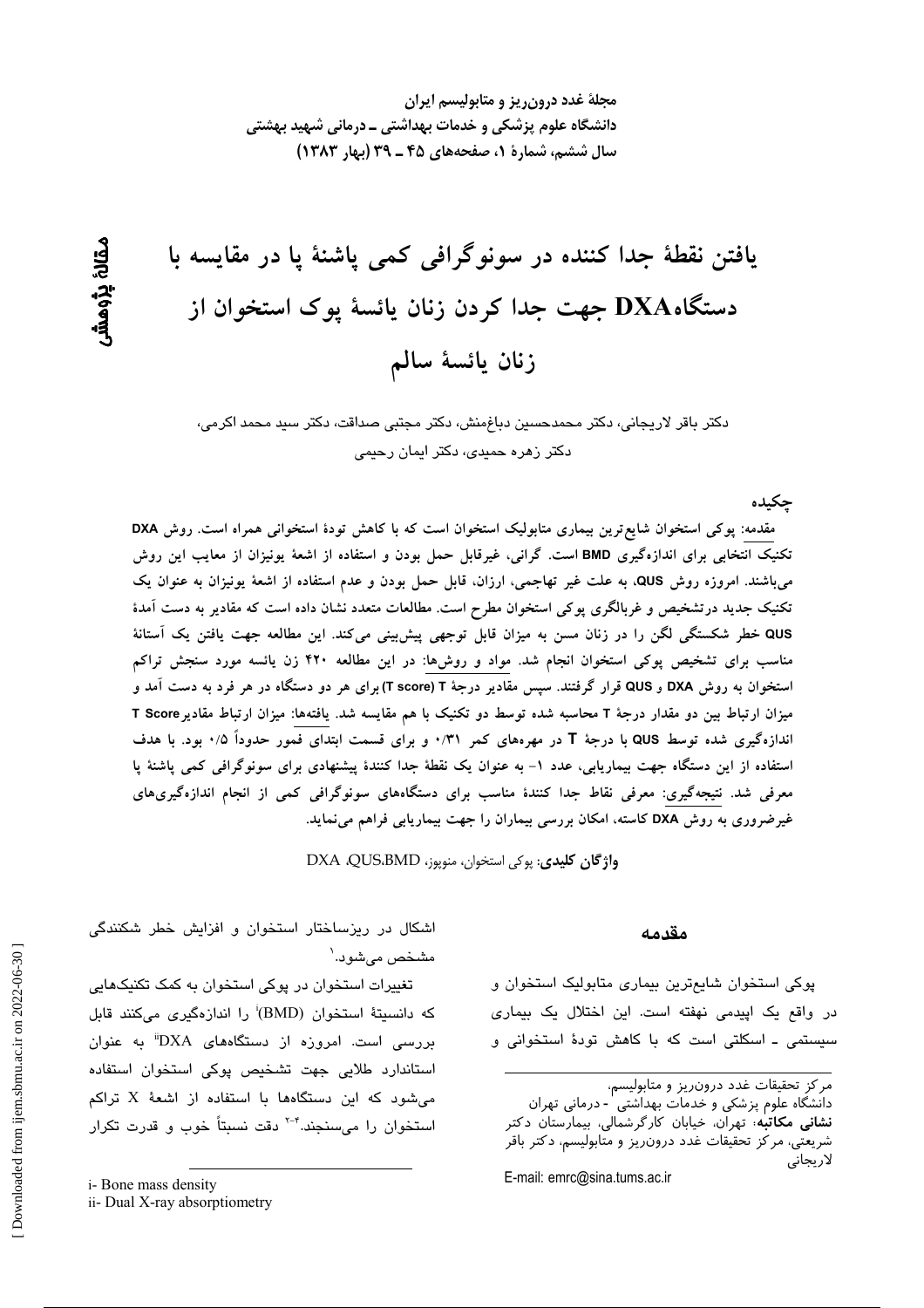نتایج از مزایای این دستگاههاست و گرانی و غیرقابل حمل بودن این دستگاهها از معایب آنها به شمار میرود.

در سال ۱۹۹۴ سازمان جهانی بهداشت بررسی پوکی استخوان را براساس معیارها*ی* زیر پیشنهاد کرد:<sup>۵</sup> *طبیعی*: مقادیر BMD با کمتر از یک انحراف معیار از ميانگين حداكثر تودهٔ استخوان زنان جوان طبيعي. /ستئوپنی: مقادیر BMD بین یک تا ۲/۵ انحراف معیار از حداكثر تودهٔ استخوان زنان جوان طبیعی.

بوكي استخوان: مقادير BMD بيشتر از ٢/٥ انحراف معيار از حداكثر تودهٔ استخوان زنان جوان طبیعی.

در سالهای اخیر دستگاههای مختلف که از طریق سونوگرافی کمی (QUS)<sup>:</sup> تراکم استخوان را اندازهگیری میکنند به کار گرفته شدهاند که در میان آنها دستگاهی که از طریق سونوگرافی کمی پاشنهٔ پا اندازهگیری را انجام میدهد، بیش از همه مورد استقبال واقع شده است. از مهمترین مزایای دستگاههای QUS حجم کم، قابلیت حمل و عدم استفاده از اشعهٔ یونیزان است و به عنوان روشی شناخته می شود که نه تنها اطلاعاتی دربارهٔ تودهٔ استخوانی ارابه می،کند، بلکه احتمالاً در جهت بررسی وضع الاستیسیتهٔ استخوان و ساختار آن نیز کمک کننده است. اگر بسیاری از مطالعات آیندەنگر و گذشتەنگر در زمینهٔ سونوگرافی کمی پاشنهٔ پا نشان داده شده است که این تکنیک میتواند شانس شکستگیها را به خوبی پیشبینی کند.<sup>۱۶</sup>۰

این دستگاهها عموماً سرعت عبور صوت (SOS)<sup>ة</sup> از استخوان، میزان کاهش فرکانس صوت عبوری (BUA)" و شاخص سفتی استخوان" را اندازهگیری میکنند.<sup>۱۷٬۱۸</sup>

با افزایش تعداد وسایلی که از طریق سونوگرافی کمی تراکم استخوان را اندازهگیری میکنند، ایجاد یک استراتژی مشخص برای استفاده از این دستگاهها جهت اهداف درمانی ضروری به نظر میرسد. با وجود مزیتهای دستگاه QUS پاشنهٔ پا، هنوز دستورالعمل جامعی دربارهٔ مقادیر آستانهٔ تشخیص پوکی استخوان بیان نشده است.

این مطالعه با هدف تعیین یک آستانهٔ تشخیصی برای دستگاه QUS پاشنهٔ پا در زنان یائسه طراحی شد تا به وسیلهٔ آن بتوان افراد زیادی را در مدت زمان کوتاهی از

جهت پوکی استخوان بیماریابی کرده، با پیدا کردن افراد در معرض خطر و تأیید تشخیص توسط دستگاه DXA (به عنوان روش انتخابی) آنها را قبل از بروز عوارض مهم، تحت درمان پیشگیرانه قرار داد.

# مواد و روشها

در این مطالعهٔ مقطعی ۴۲۰ خانم یائسه (منوپوز) که به طور متوالی جهت سنجش تراکم استخوان از مرداد ماه ۱۳۸۰ تا اسفندماه ۱۳۸۱ به مرکز سنجش تراکم استخوان بیمارستان دکتر شریعتی تهران مراجعه کرده بودند، شرکت داشتند. این مطالعه توسط کمیتهٔ اخلاق پژوهشی مرکز تحقیقات غدد دانشگاه علوم پزشکی تهران به تصویب رسید. پس از کسب رضایت بیماران، پرسشنامهٔ اطلاعات دموگرافیک و سوابق دارویی و پزشکی در مورد آنها تکمیل شد. بیماران فاقد سابقهٔ شکستگی در ناحیهٔ مهرههای کمر و لگن، دفرميتي يا اسكوليوز قابل توجه باليني و زخم پا به دو روش (Lunar corporation, Madison, W 53713 USA) DXA در ناحیهٔ مهرههای کمر (L2-L4) و لگن (گردن فمور، تروکانتر، ward و کل فمور) يا سونوگرافي کمي پاشنهٔ يا (Achilles) مطابق با دستورالعمل استاندارد كارخانهٔ سازنده Lunar) oorporation, Madison, W 53713 USA) مورد ارزيابي قرار گرفتند. این سیستم دارای یک ترانس دوسر و یک گیرنده است که در دو طرف استخوان پاشنهٔ پا جای گرفته، با عبور صوت، مقادير سرعت عبور صوت از ناحيهٔ پاشنهٔ پا (SOS) و کاهش فرکانس عبوری (BUA) را مشخص و در نهایت توسط اسکنر میزان شاخص سفتی را براساس فرمول ۴۲۰-(۰/۲۸ × ۰/۲۸) + (۰/۷۶×۱۷۶) محاسبه میکند. با استفاده از مقادیر به دست آمده و مقایسهٔ آن با اطلاعات موجود در دستگاه که میانگین سفتی در زنان جوان است، میزان انحراف معیار با T-Score برای دستگاه سونوگرافی كمى پاشنهٔ پا ©QU) تعيين مىشود. كاربرهاى مسؤول انجام روش DXA و QUS از نتايج سنجش با روش ديگر بی|طلاع بودند. در روش BMD ،DXA ('gr/cm $^2$ ) و در روش BUA ،SOS ،QUS و شاخص سفتى استخوان اندازهگيرى شد. سيس مقادير T-Score به دست آمده توسط DXA با مقادىر T-Score به دست آمده توسط QUS مقاسيه شد. ابتدا

i- Quantitative ultrasonography

ii-Speed of sound

iii- Broad band Ultrasonography Attention

iv-Stiffness index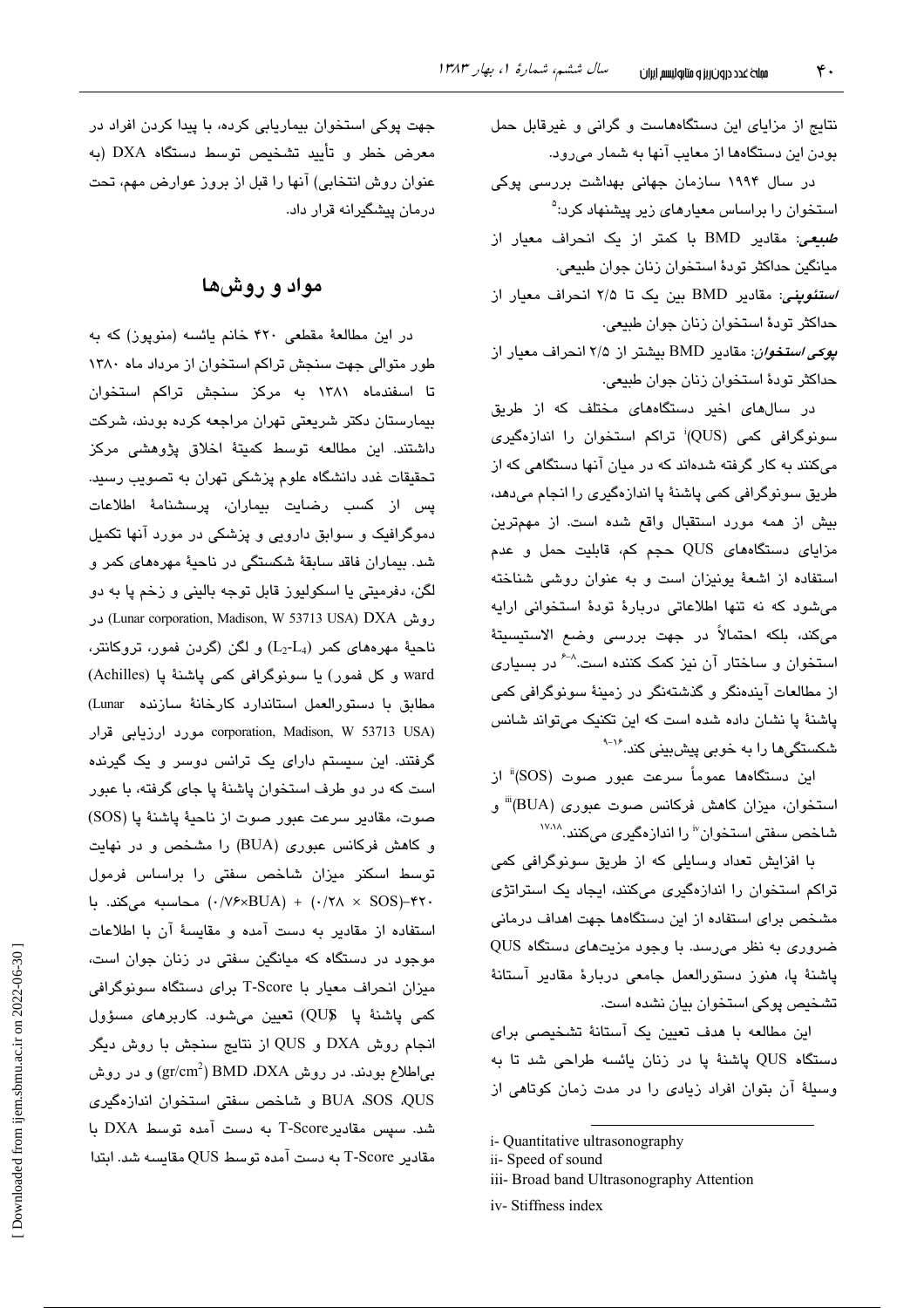برای هر یک از پارامترهای T-score و شاخص سفتی، براساس استاندارد طلایی DXA در نقاط مختلف، منحنی ROC رسم و نقاط متعددی برای تشخیص پوکی استخوان مشخص شد. سپس حساسیت و ویژگی در این نقاط تعیین شد. علاوه بر این افراد پوک استخوان در نواحی مختلف کمر و لگن و در مجموع براساس DXA جدا شدند و T-score این افراد براساس QUS تعیین شد. حدی از T-score که ۹۹/۵٪ افراد پوک استخوان فوق در زیر آن قرار میگرفتند، به عنوان نقطهٔ تشخیص پوکی استخوان انتخاب گردید و در این نقاط حساسیت و ویژگی تعیین شد. آنالیز آماری توسط نرمافراز SPSS Version 10 انجام گرفت.

## بافتهها

میانگین سنی افراد مورد مطالعه ۵۸±۵ سال، میانگین قد، وزن و BMI به ترتیب ۷±۱۵۵ سانتی متر، ۱۱±۶۶ کیلوگرم و ۰/۲۸±۶ کیلوگرم بر متر مربع بود. میانگین سالهای بعد از منوپوز ۸±۱۰ بود. متوسط سن شروع و پایان قاعدگی به ترتیب ١٢±١٢ و ۴۷±۴ سال بود.

در این مطالعه شیوع پوکی استخوان در ناحیهٔ کمر و استئوپنی با روش DXA به ترتیب ۳۱/۱٪ ۳۹/۲٪ بود (جدول ١) اما وقتى اين افراد تحت بررسى توسط روش QUS قرار گرفتند، میزان یوکی استخوان (۲/۵− ≥ T-Score) معادل ٨/٢٪ بود. همچنین، میزان ارتباط T-Score بین سونوگرافی پاشنهٔ پا یا مهرههای کمر ۰/۳۷ و نقاط مختلف فمور حدود ۰/۵ بود.

جدول ۱– میانگین T-score و درصد افراد در گروههای مختلف و در نقاط مورد نظر

| استئوپنی (٪)                      | پوکیاستخوان (٪)      | دانسيتة معدنى استخوان   |
|-----------------------------------|----------------------|-------------------------|
| $\tau \gamma / \tau$              | ۳۱/۱                 | $(L_2-L_4)$ مهرههای کمر |
| $\Delta \cdot / \tau$             | $V/\lambda$          | گردن فمور               |
| $\mathbf{r}\mathbf{a}/\mathbf{r}$ | $\Lambda/\Delta$     | تروكانتر                |
| YV/Y                              | $\tau\tau/9$         | وارد                    |
| 4.10                              | $\frac{1}{\epsilon}$ | کل فمور                 |

در نهایت برای افرادی که دارای پوکی استخوان براساس روش DXA بودند، مقادیر میانگین T-Score در QUS و نقاط

جدا كنندهٔ بالایی و پایینی با حدود اطمینان ۹۹/۵٪ برای هر ناحيه به تنهايي محاسبه شد (جدول ٢).

سیس براساس نقاط به دست آمده میزان حساسیت و ويژگي براي هر نقطه محاسبه و نمودار ROC براي هر ناحيه رسم شد (نمودارهای ۱ تا ۴).



نمودار 1– ROC رسم شده از ناحيهٔ مهرههای کمر



نمودار ۲– ROC رسم شده از ناحيهٔ گردن فمور

با توجه به مقادیر به دست آمده و نمودارهای ROC رسم شده یا هدف استفاده از این دستگاه برای بیماریایی نقطهٔ ١- انتخاب و حساسیت و ویژگی هر ناحیه با این نقطهٔ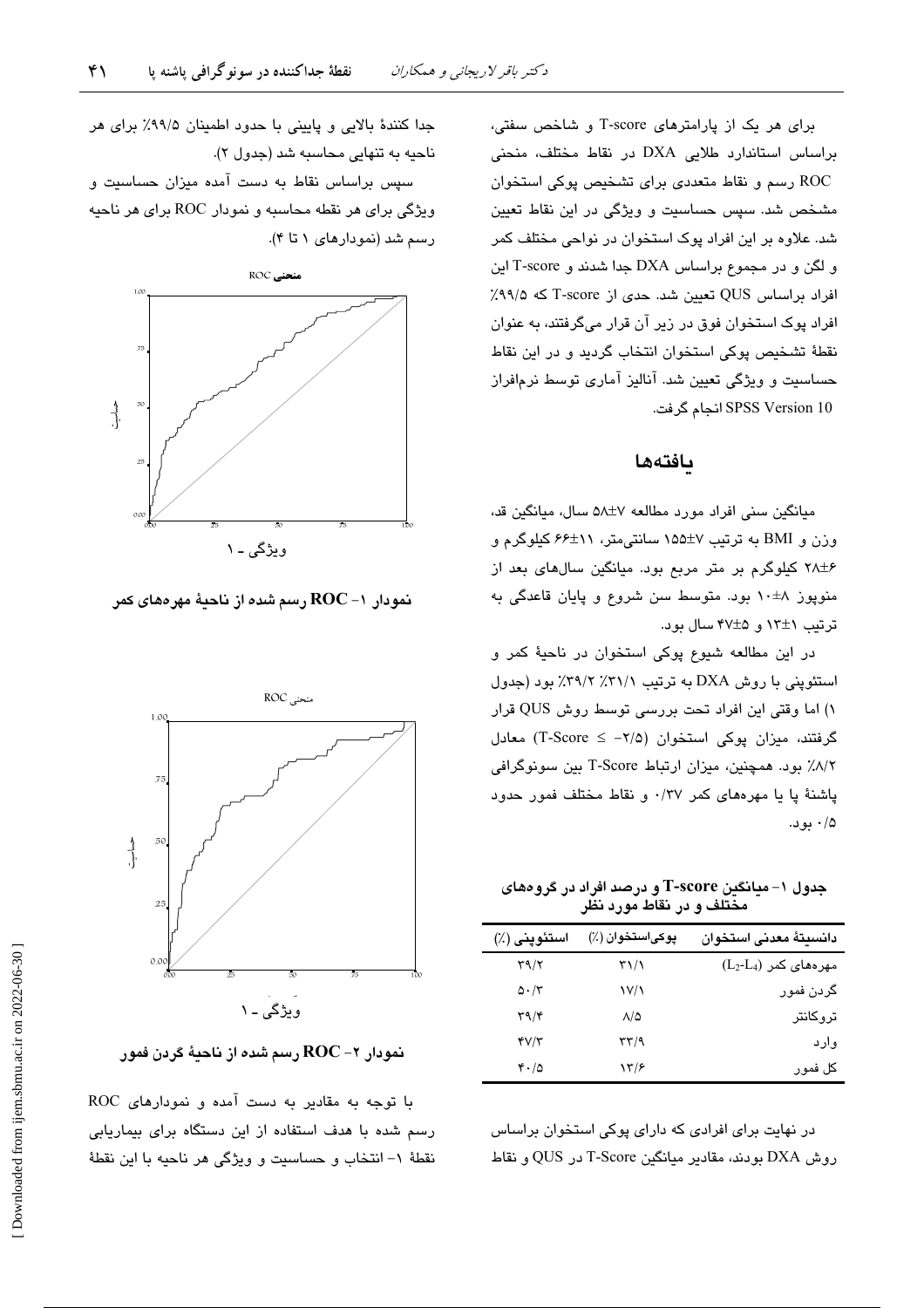| گروهها براساس DXA                                                                                       | مقادير T-score با حدود اطمينان ۹۹/۵٪ در سونوگرافي | میانگین T-score در DXA                 |
|---------------------------------------------------------------------------------------------------------|---------------------------------------------------|----------------------------------------|
|                                                                                                         | ياشنة يا                                          |                                        |
| $(T\text{-score} < -\text{\texttt{Y}}/\text{\texttt{0}})$ (L <sub>2</sub> -L <sub>4</sub> ) مهرههای کمر | $-\frac{1}{2}$ 1/3 تا ۱/۳                         | $-\tau/\tau$ ( $\cdot/\nu$ )           |
| گردن فمور (۲/۵− = T-score)                                                                              | $-\frac{1}{2}$ تا ۱/۴– تا                         | $-\frac{1}{\Lambda}(\cdot/\tau)$       |
| $(T\text{-score} \leq -7/\Delta)$ وارد (                                                                | $-\frac{1}{2}$ تا ۱/۲ ت                           | $-\tau$ $(\cdot/\tau)$                 |
| $(T\text{-score} \leq -\text{\sf Y}/\text{\sf Q})$ تروكانتر (2                                          | $-1/T$ تا ۱/۳۳                                    | $-\Upsilon/\Lambda$ $(\cdot/\Upsilon)$ |
| تمام فمور                                                                                               | $-1/5$ تا ۱/۴ $-7/7$ ۵                            | $-Y/\Lambda$ ( $-Y\Delta$ )            |

جدول۲– مقادىر به دست آمدهٔ T-score در افرادى كه داراى پوكى استخوان بودند با حدود اطمينان ۹۹/۵٪

اعداد بيانگر ميانگين (انحراف معيار) هستند.

پیشنهادی محاسبه شد (جدول۳). برای این نقطه ارزش اخباری مثبت، ارزش اخباری منفی و کارایی<sup>:</sup> محاسبه شد.

همانطور که در نمودارهای ۵ و ۶ مشخص است در صورت استفاده از نقطهٔ ١- به عنوان نقطهٔ جدا کننده، میزان حساسیت برای یافتن افراد یوک استخوان برابر با ۸۳/۹٪ برای مهرههای کمر و ۸۴٪ برای گردن فمور است. ارزش اخباری منفی ۹۳٪-۸۶٪ و ارزش اخباری مثبت ۴۱٪-۲۵٪ و میزان کارایی ۶۲٪-۵۰٪ به دست آمد (جدول ۴).

جدول۳- میزان حساسیت و ویژگی براساس نقطهٔ انتخابی ۱- ٌ بِرَاى T-Score سَونوگرافى پاشنهٔ پا

| حساسىت ٪                    | ويژگى ٪ | متغير       |
|-----------------------------|---------|-------------|
| $\Lambda \Upsilon / \gamma$ | ۵۱      | مهرههای کمر |
| ۸۴                          | ۵۰      | گردن فمور   |
| ۷٨                          | ۵۵      | وارد        |
| $\Delta V/\Delta$           | 4010    | تروكانتر    |
| ٨V                          | ۴۷      | تمام فمور   |

## ىحث

اگر چه امروز DXA به عنوان استاندارد طلایی در تشخیص پوکی استخوان مطرح است،<sup>۳۱-۲۱</sup> یکی از مشکلات DXA حساسیت پایین این روش است اگر چه ویژگی قابل قبولی دارد. در این صورت مقایسهٔ روشهای جدید اندازهگیری دانسیتهٔ استخوان با روش DXA میتواند ارزش روش های تازه را به ظاهر کاهش دهد. به نظر می رسد. برای تعبین

حساسیت و ویژگی این روش لازم است مطالعاتی با حجم نمونهٔ بیشتر و همراه با بررسی رابطهٔ یافتههای سونوگرافی با شکستگی و تعیین سطح جدا کننده بر آن اساس انجام شود. QUS پاشنهٔ پا به دلیل همخوانی نامطلوب با DXA به عنوان یک عامل خطرساز برای شکستگی، برای تشخیص و پیگیری توصیه نمیشود، اگرچه ممکن است با توجه به ارزان بودن و قابلیت حمل به عنوان یک روش غربالگری در آینده مورد استفاده قرار گیرد. امروزه توصیه میشود در صورتی که دانسیتهٔ استخوانی درQUS کاملاً طبیعی باشد، بیمار احتیاج به پیگیری خاصی ندارد ولی در صورت کاهش دانسیته انجام BMD به روش DXA برای تأیید و پایش لازم استدى



نمودار ۳– ROC رسم شده از ناحیهٔ تروکانتر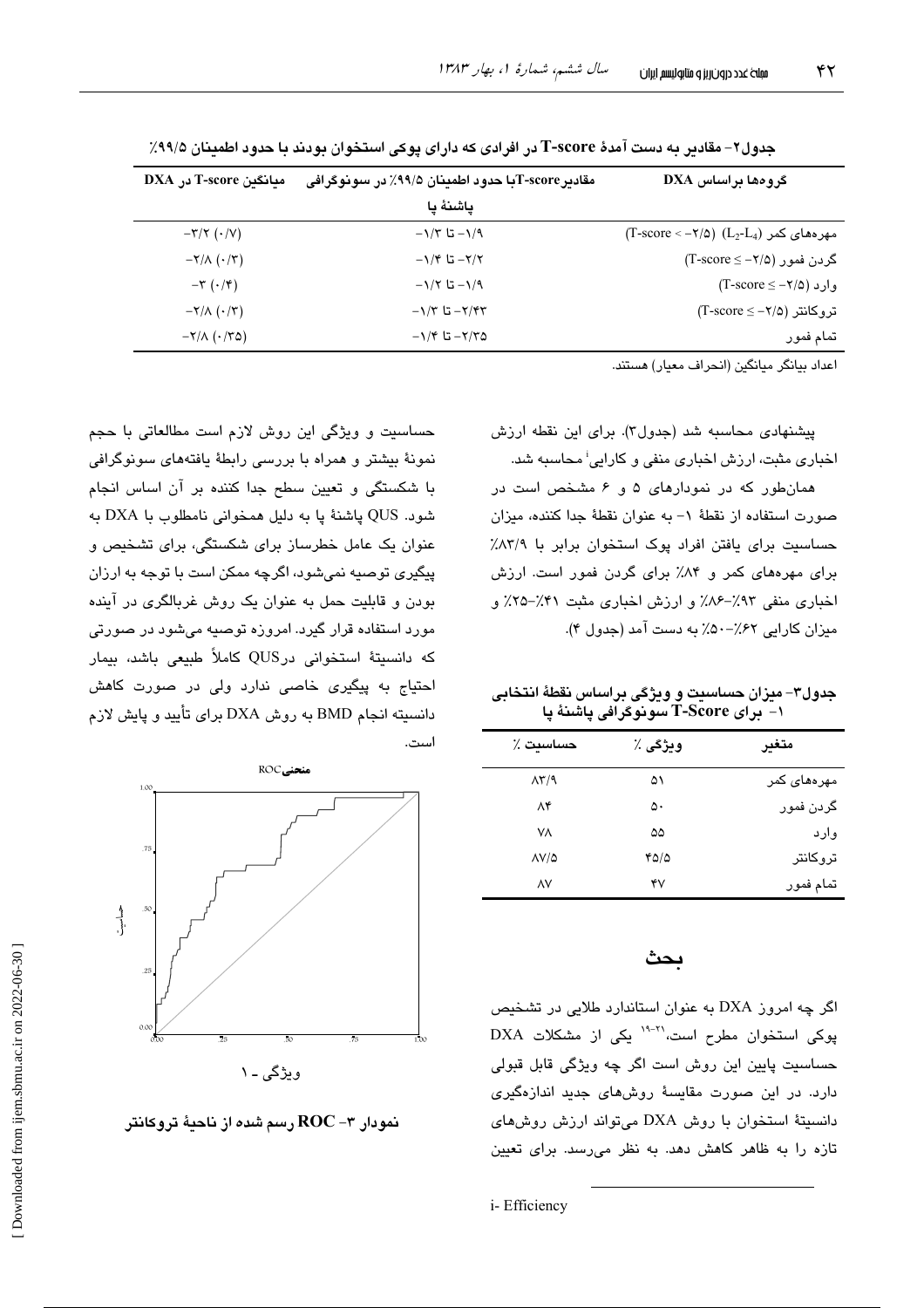| و كفايت براى هر محل با نقطهٔ پيشنهادى |                  |                 |                    |  |  |
|---------------------------------------|------------------|-----------------|--------------------|--|--|
| كارايى                                | ارزش اخبارى      | ارزش اخبارى     | محل مورد           |  |  |
|                                       | منفى             | مثبت            | بررسی              |  |  |
| ۷۵۴                                   | ٬۹۳              | 7.70            | گردن فمور          |  |  |
| 7.07                                  | ۶۸۶.             | 7.51            | تمام فمور          |  |  |
| ۶۲٪                                   | ۸۶.              | ۶۳۶.            | وارد               |  |  |
| $7.0 -$                               | 7.9 <sub>A</sub> | 7.15            | تروكانتر           |  |  |
| 7.05                                  | ۱٬۸۶             | $\mathcal{H}$ ۱ | مهرها <i>ی</i> کمر |  |  |
|                                       |                  |                 |                    |  |  |

جدول ۴– مقادیر ارزش اخباری مثبت، ارزش اخباری منفی



نمودار بابد جایگزین شود

### نمودار ۵– رگرسیون خطی ساده بین T-score انداز دکیری شده توسط DXA در مهرهها و QUS با نقطهٔ جداكنندة پيشنهادى

مقادیر اندازهگیری شده توسط QUS در یاشنهٔ یا ارتباط نزدیک با مقادیر اندازهگیری شدهٔ BMD در همین محل دارند

اما اندازهگیری پارامترهای QUS در گردن فمور و مهرههای کمر که بیش از همه در معرض شکستگیهای ناشی از پوکی استخوان قرار دارند، به سبب وجود مقادیر قابل توجهی از بافت نرم امكان پذير نيست. از طرفى QUS روى استخوانهای محدودی قابل انجام است و با توجه به اینکه استخوانهایی که در QUS بررسی میشوند عموماً زمینهای برای شکستگی ندارند، برای اینکه پارامترهای SOS و BUN یک مشخصهٔ قابل اطمینان برای پوکی استخوان باشد، باید هماهنگی لازم را با BMD اندازهگیری شده در ناحیهٔ فمور و مهرهها*ی* کمر داشته باشند.<sup>۲۲</sup>

همچنان که در این مطالعه دیده شد، رابطهٔ بین T-score محاسبه شده توسط DXA و T-score محاسبه شده توسط سونوگرافی کمی پاشنهٔ پا درحد ضعیف تا متوسط است. این ارتباط در زمینهٔ فمور قویتر است که این مقادیر با نتایج سایر مطالعات هماهنگ است.<sup>۲۴٬۲۲</sup> نتایج مطالعهٔ حاضر نیز نزدیک به نتایج قبلی است که میزان ارتباط بین مقادیر به دست آمده توسط DXA و BUA را ۰/۴۶– ۰/۴۶ گزارش کرده، میزان ارتباط برای SOS را ۰/۵۴-۰/۳۳ به دست آوردهاند.<sup>۲۵،۲۶</sup> این ارتباط اگر چه معنادار است، در حد مطلوب نست.

این ارتباط ضعیف را که در این مطالعه نیز به دست آمد، میتوان به چندین عامل مربوط دانست. از طرفی هرکدام از روشها تکنیک متفاوتی در اندازهگیری دانسیتهٔ استخوان به کار می برند و پارامترهای مختلف را نیز محاسبه میکنند. ثانیاً این پارامترهای اندازهگیری شده براساس هر دستگاه دارای میزانی خطا در اندازهگیری است و ارتباط برقرار کردن بین پارامترهایی که به روشهای مختلف به دست آمدهاند، میتواند اختلاف برانگیز باشد و شاید نتوان به راحتی ارتباط مناسبی بین محلهای آناتومیک مختلف که تحت تأثير نيروهاي گوناگوني قراردارند، يافت.<sup>۲۷</sup>

درصد افرادی که با هر روش، تشخیص پوکی استخوان برای آنها مطرح شد، در نواحی مختلف کاملاً متفاوت است و از طرفی وقتی میزان همخوانی دو روش توسط روش آنالیز Kappa مقایسه شد، توافق قابل توجهی نشان نداد که نشان دهندهٔ این مسأله است که به کار بردن معیار پوکی استخوان معادل ۲/۵– >T-score برای QUS مناسب نیست و نمیتوان با این معیار افراد دارای پوکی استخوان را از افراد بدون پوکی استخوان جدا کرد.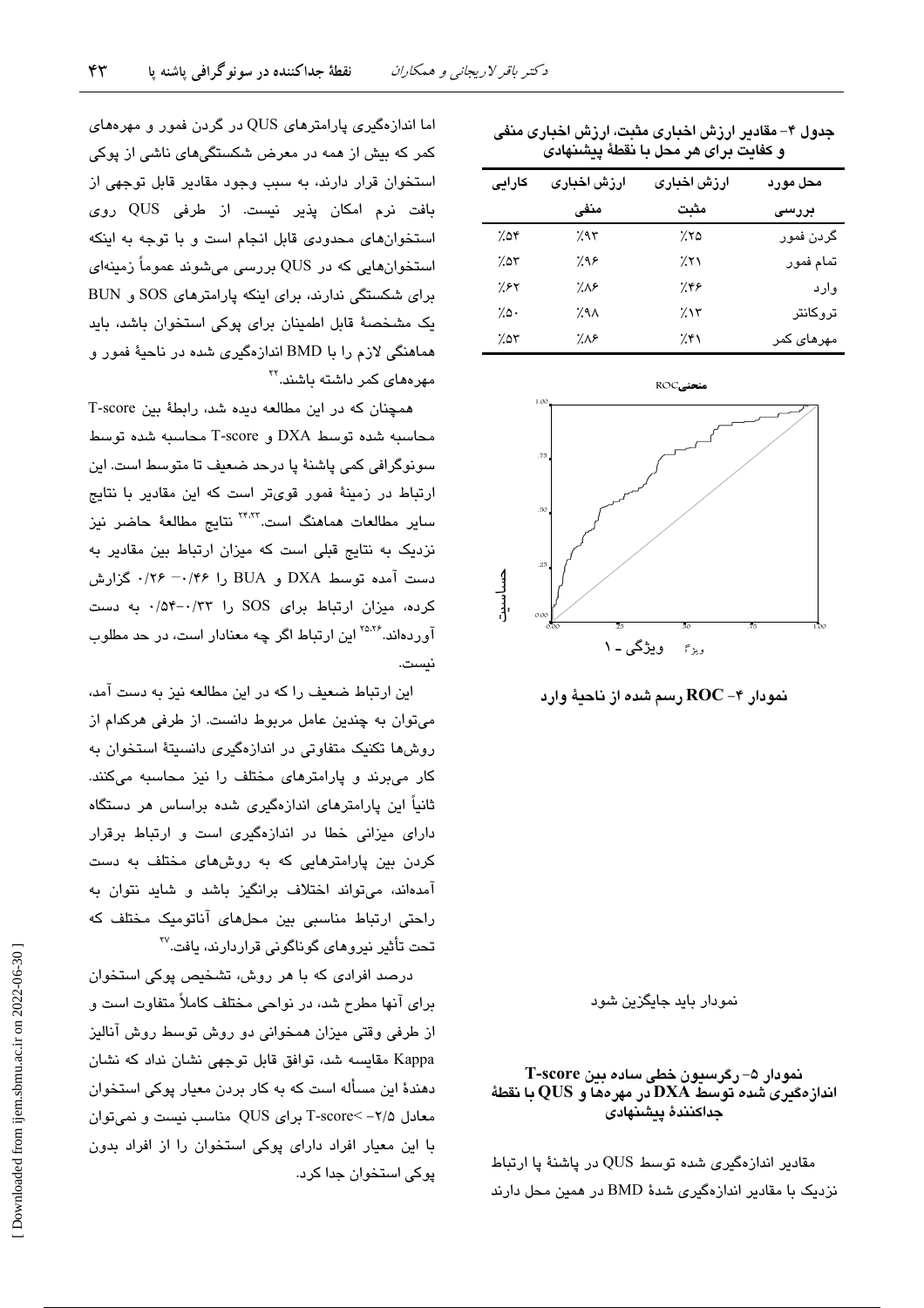نمو دار باید جایگزین شو د

#### نمودار ۶– رگرسیون خطی ساده بین T-score اندازهگیری شده توسط  $\mathbf{D}\mathbf{X}\mathbf{A}$  در گردن و  $\mathbf{Q}\mathbf{U}\mathbf{S}$  با نقطهٔ جداكنندة ينشنهادى

این مطالعه نشان داد که نقطهٔ پیشنهاد*ی* برای جدا کردن افراد پوک استخوان از افراد فاقد پوکی استخوان دارای حساسیتی برابر ٨٣٪، ارزش اخباري منفي ٩٣٪ در ناحية گردن فمور و همچنین ارزش اخباری منفی ۸۶٪ در ناحیهٔ مهردها و حساسیتی در حدود ۸۴٪ میباشد. میزان کفایت این آزمون نیز در ناحیهٔ مهرههای کمر و گردن فمور به ترتیب ۵۴٪ و ۵۳٪ است و نشان دهندهٔ این است که این آزمون حساسیت مناسب را برای جدا کردن افراد یوک استخوان داراست. البته باید در نظر داشت که این مطالعه در افرادی انجام گرفته است که شانس وجود یوکی استخوان در آنها بیشتر از جمعیتهای معمولی است و در صورتی که این مطالعه در یک جمعیت معمولی برای بیماریابی انجام شود، احتمالاً نتایج مناسبتری نیز به دست خواهد آمد.

as a predictor for osteoporosis. Med J Aust 1999;171:297-300.

- World Health organization: Assessment of fracture risk  $5<sub>1</sub>$ and its application to screening for postmenopausal osteoporosis. World Health Organ Tech Rep Ser 1994.
- Hans D, Arlot ME, Schott AM, Roux JP, Kotzki PO, et 6 al. Do ultrasound measurements on the os calcis reflect more the bone microarchitecture than the bone mass?: a two-dimensional histomorphometric study. Bone 1995:16:295-300.
- $7<sup>7</sup>$ Hans D, Fuerst T, Lang T, Majumdar S, Lu Y, Genant HK, et al. How can we measure bone quality? Baillieres Clin Rheumatol 1997;11:495-515.

در یک مطالعه که از معیارهای WHO (۲/۵- ≥ T-score) برای تشخیص پوکی استخوان در دستگاههای DXA و سونوگرافی کمی یاشنهٔ یا استفاده شد، مشاهده گردید میزان پوکی استخوان در یک گروه از زنان سالم در ناحیهٔ کمر ١٧٪، در ناحيهٔ گردن فمور ١۶٪ و در ناحيهٔ ابتداي فمور ١٢٪ بود ولي با همين معيار شيوع پوکي استخوان در اين گروه با سونوگرافی کمی پاشنهٔ پا فقط بین ۲ تا ۸٪ بود. در این تحقیق همچنین مقادیر T-score برای سونوگرافی کمی پاشنهٔ یا که معادل ۲/۵– = T-score برای DXA می باشد، در دستگاههای مختلف، ۱/۰۵– تا ۲/۱۲– محاسبه شد. عدد پیشنهادی آنها ۱/۸- بود.<sup>۲۸</sup> در یک مطالعهٔ دیگر معادل نقطهٔ جداکننده ۲/۵- در DXA برای QUS تعیین شد. در این مطالعه آستانهٔ تشخیص سونوگرافی پاشنهٔ پا برای جداکردن افراد دارای پوکی استخوان در ناحیهٔ مهرههای کمر ۱- و  $\cdot$ برای پوکی استخوان در ناحیهٔ گردن فمور ۱/۶– به دست آمد. \*\*

در نهایت به نظر می رسد که ارتباط متوسطی بین دو دستگاه وجود دارد و لازم است در استفاده از دستگاه سونوگرافی کمی پاشنهٔ پا آستانهٔ تشخیصی مناسبی تعیین شود که این امر ضرورت انجام مطالعات دیگر را بیان مے کند.

## سياسگزارى

نویسندگان مقاله مراتب سیاس و تشکر خود را از آقای دکتر حسيننژاد، و خانم دکتر بندريان جهت ويرايش مقاله و تمامی همکاران مرکز سنجش تراکم استخوان اعلام میدارند.

## **References**

- 1. Consensus Development Conference: Prophylaxis and treatment of osteoporosis. Am J Med 1991; 90: 107-10.
- 2. Cunningham JL, Fordham JN, Hewitt TA, Speed CA. Ultrasound velocity and attenuation at different skeletal sites compared with bone mineral density measured using dual energy X-ray absorptiometry. Br J Radiol 1996;69:25-32.
- 3. Lochmuller EM, Zeller JB, Kaiser D, Eckstein F Landgraf J, Putz R, et al. Correlation of femoral and lumbar DXA and calcaneal ultrasound, measured in situ with intact soft tissues, with the in vitro failure loads of the proximal femur. Osteoporos Int 1998;8:591-8.
- 4. Naganathan V, March L, Hunter D, Pocock NA, Markovey J, Sambrook PN. Quantitative heel ultrasound